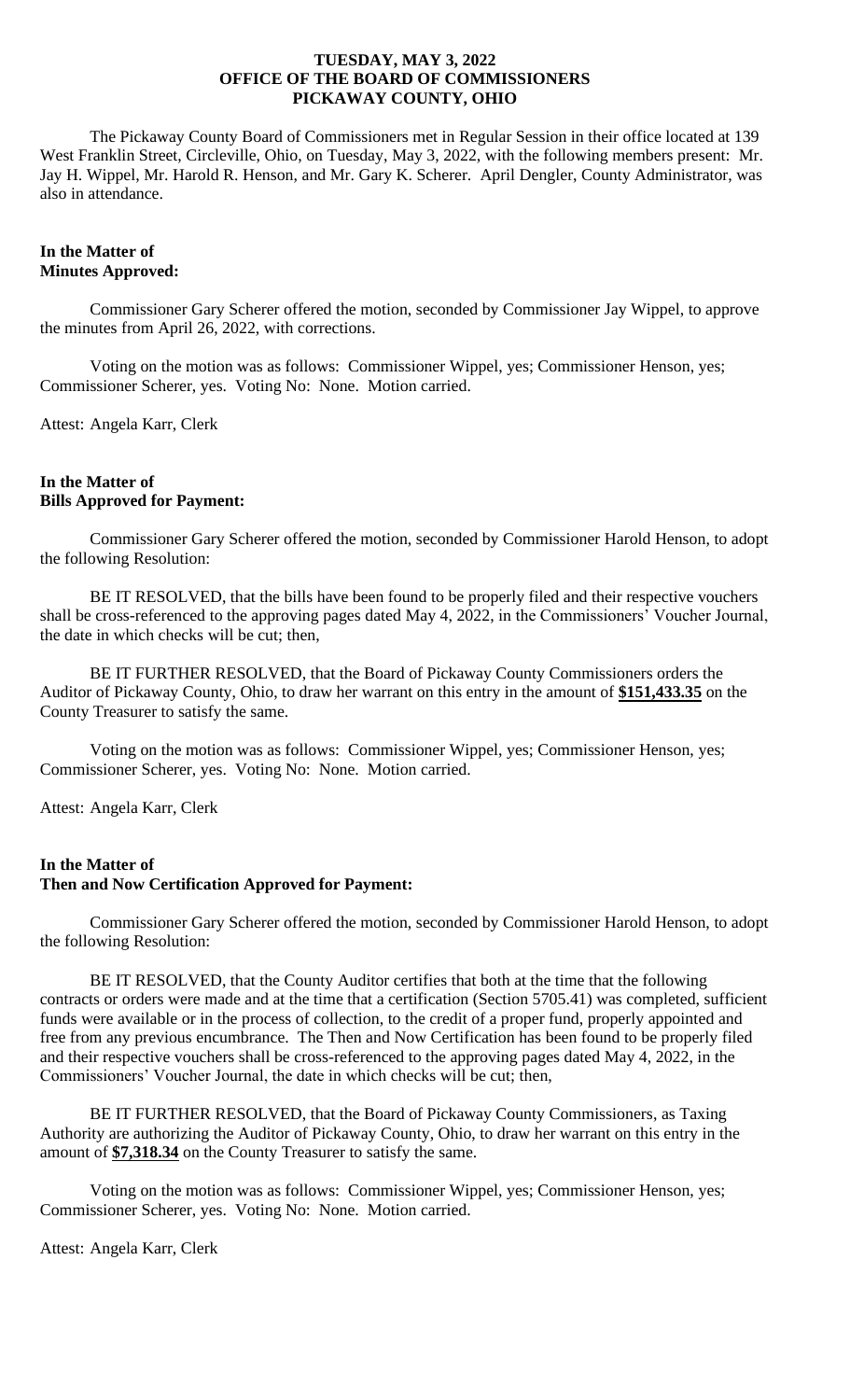### **In the Matter of Transfer and Reappropriations Approved:**

Commissioner Gary Scherer offered the motion, seconded by Commissioner Harold Henson, to approve the following requests for TRANSFER AND REAPPROPRIATION:

# **\$50,000.00 – 410.7104.5401 – Fairgrounds Contract Services – Commissioners TO 410.7104.5505 – Fairgrounds Materials Supplies - Commissioners**

Voting on the motion was as follows: Commissioner Wippel, yes; Commissioner Henson, yes; Commissioner Scherer, yes. Voting No: None. Motion carried.

Attest: Angela Karr, Clerk

# **In the Matter of Dog Shelter Report:**

- Mr. Custard is waiting for the completion of the pavilion by Pine Valley. This will increase the number of outdoor kennels.
- Teays Valley students came to the kennel and helped with cleaning of the facility.
- Saturday was the YMCA Kids Health Fair, and one dog was adopted at the event. Mr. Custard is going to utilize every event they can to present dogs available for adoption.

# **In the Matter of IT Department Report:**

The following is a summary of the report provided by Robert Adkins, Pickaway County IT Department Director:

- Continue pushing Spectrum to port phones for Garage and for Dog Shelter
- Working on a Vulnerability Management implementation for BOE requested by SOS
- Sheriff's Office Migration Continuing to go well
- Sheriff's Office Vehicle Tracking Verizon presentation expecting a proposal from Verizon

# **In the Matter of Report Provided by Gary Cameron:**

The following is a summary of the report provided by Gary Cameron, EMA Director.

- This week Mr. Cameron will attend meeting with Millennium Trailers proposed Mobile Command Trailer, Site visit at Cooks Creek – Pickaway Parks and meet and greet with Logan Elm Schools.
- Next week Mr. Cameron will attend Meet and greet with Teays Valley Schools, Ohio EMA meeting for new County EMA Directors and meet with Auditor and GIS
- General Information
	- o COVID admissions in Central Ohio area are changed; low but an increasing number of admissions due to subvariants. State operations remain normal.
	- o County Fire Chiefs to submit to the Commissioners a letter of opposition regarding solar farms
	- o Continued reports of cyber-crime/hacking forwarded to IT
	- o Seeking to remove radio equipment from the old jail location and dispose of properly
	- o Programming Sheriff's Office radios continues
- EMA Projects
	- o Full scale pipeline disaster exercise in planning stages. Scheduled for the first week of August at Deer Creek State Park.
	- o Continued effort to train first responders in ICS and NIMS. Training is part of the overall FEMA operations.
	- o EMA inventory audit slow progress. Focusing on available PPE and need for rapid deployment kits.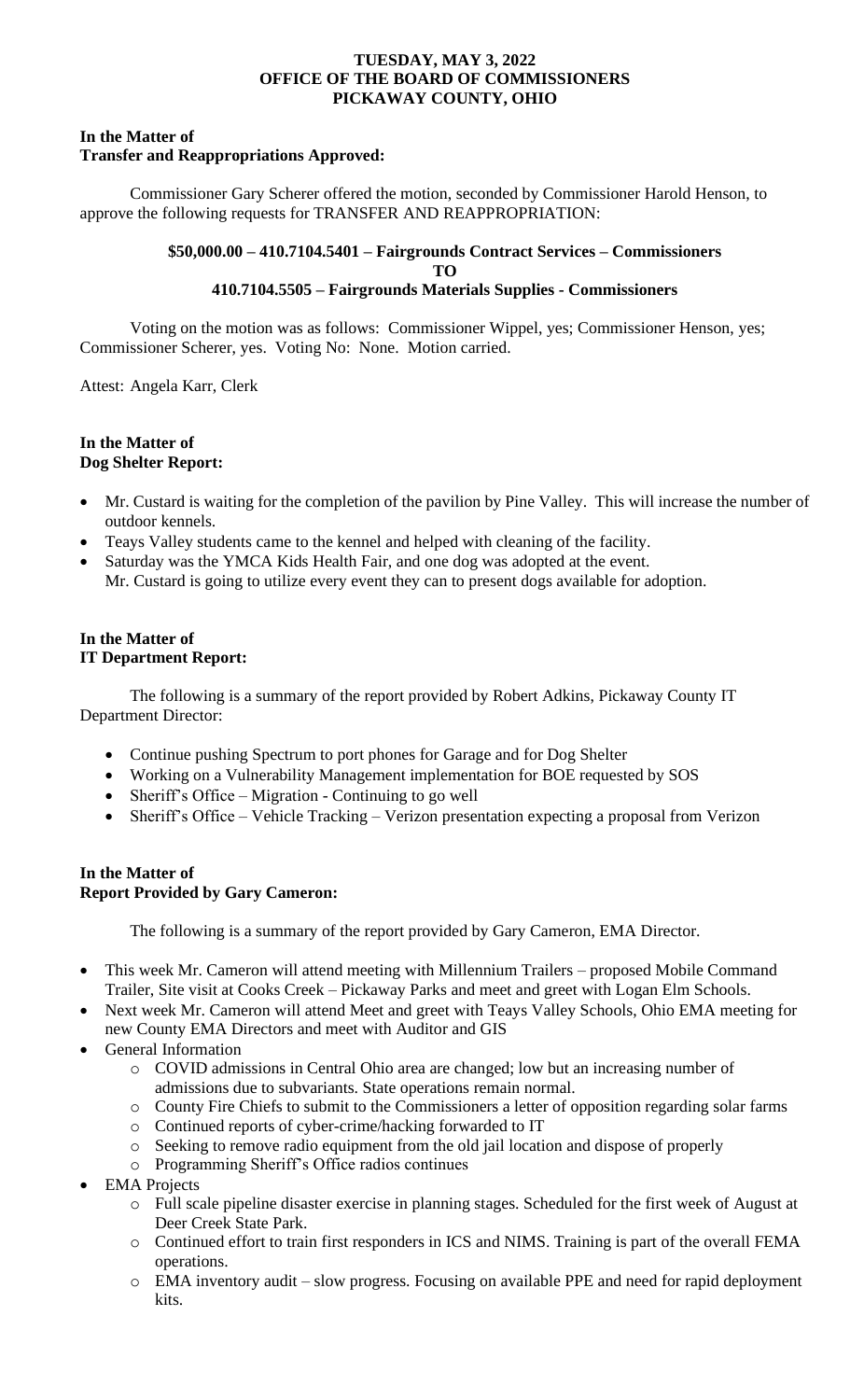- o Continuing development of the Community Emergency Response Team -training and background checks scheduled for May
- o WLOH antenna to be installed at the gun club tower May 9-11
- **Issues requiring Commissioners Support/Notification:** 
	- o NIMS training available to County Executives.

# **In the Matter of Maintenance Department Report:**

The following is a summary of the report provided by Jon Brown, Maintenance Supervisor:

- The EOC roof is almost completed, and the door has been ordered. Service Center flooring continues forward and still working on the weekends.
- Mr. Brown was contacted by Facility Dude, and they informed that they are phasing out Facility Dude and implementing Asset Management.
- The rep from Durable Mason came down and they are not worried about the work at the courthouse and Engineers. Memorial Hall needs some heavy repairs. The sandstone is in rough shape and will not know until demolition takes place of the ramp.
- Maintenance is prepping the area for the awning at EMA.
- Still waiting on parts for Board of Elections roof units.

# **In the Matter of Report Provided by Tim McGinnis:**

The following is a summary of the report provided by Tim McGinnis, Planning and Development:

- **Planning Commission:** 
	- o No agenda items for May 10 meeting.
- **Outstanding Plats:**
	- o Pumpkin Run II (for approval today)
- **Lot Splits:**
	- o Approved 2 lot splits in the last week, 9 open applications currently.
- **CDBG:** 
	- o 2018 Allocation Grant Audit with the State due in 2 weeks.
	- o New Holland Playground Project bid opening today @ 11 a.m. Have 1 bid submitted so far.
- CRA Application from Northpoint Development for their proposed development at the corner of Lockbourne Eastern and Duvall Roads. (Madison Township) They are requesting a 100% 15-year abatement. Construction on buildings 2 & 3 set to being this September, complete by end of 2023. Building 1 anticipated to be complete by the end of 2024.

# **In the Matter of Report Provided by Marc Rogols:**

The following is a summary of the report provided by Marc Rogols, County Administrator:

- There were no BWC claims, and two unemployment claims filed for the week. The two claims under appeal are for JFS and Soil and Water.
- Current auctions on Govdeals are a 2002 Gradall 3200 Excavator for the Highway Garage. The reserve was set at \$23,000 (trade-in amount) and sold Friday, April 29<sup>th</sup>. Payment is pending and all previous items paid for and picked up.
- The Building Departments  $1<sup>st</sup>$  quarter township payments will be sent to the townships soon.
- Wilson Partners continues to obtain updated claims data from Franklin County. CEBCO's final proposal expected late next week.
- Mr. Rogols reported that two new hire packets were sent out (Title Department & Engineer's Office) . Twenty-four have been handed out year -to-date.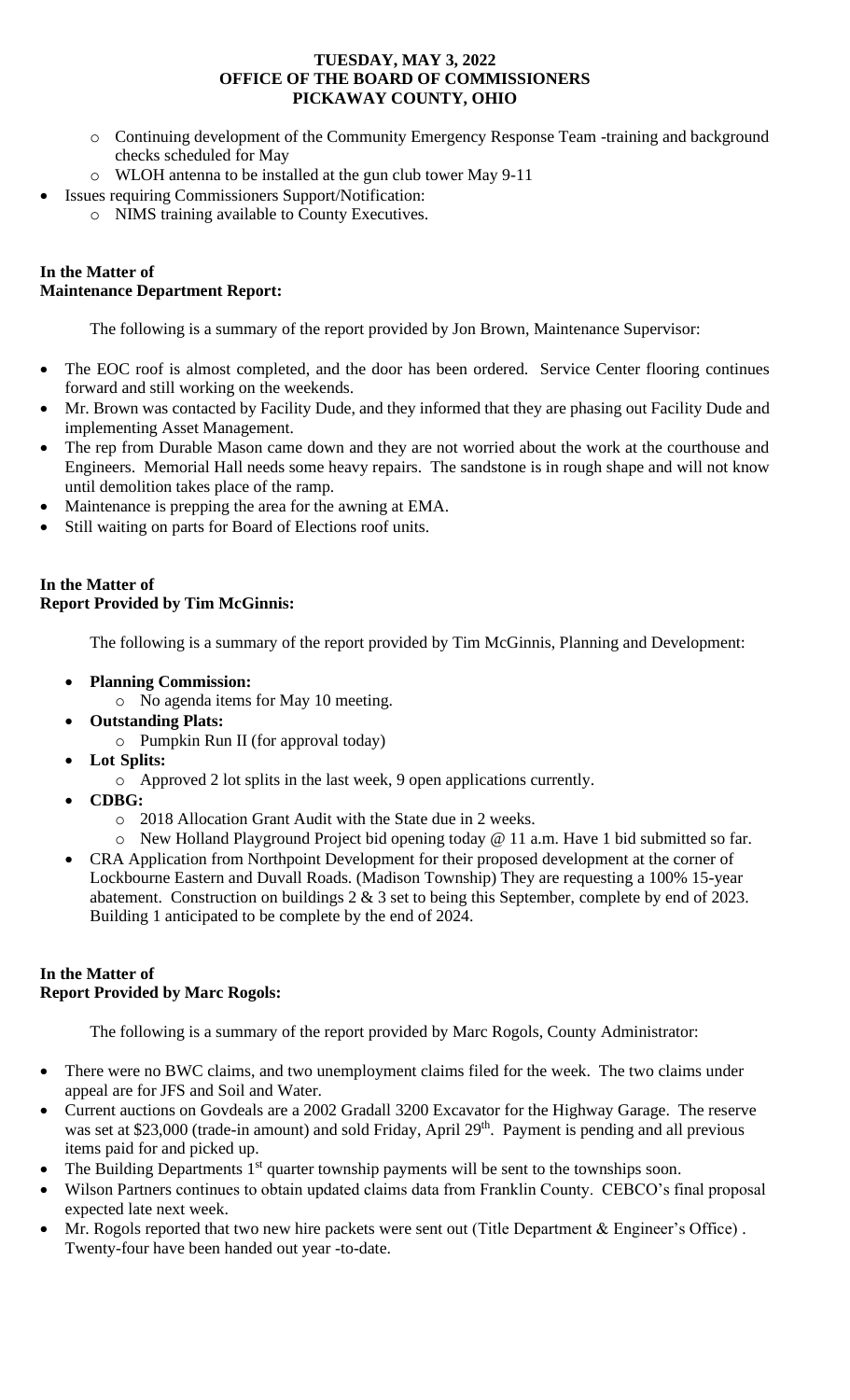#### **In the Matter of Pumpkin Run II:**

Commissioner Gary Scherer offered the motion, seconded by Commissioner Harold Henson, to approve the plat for Pumpkin Run II Subdivision Plat, Pickaway Township.

Voting on the motion was as follows: Commissioner Wippel, yes; Commissioner Henson, yes; Commissioner Scherer, yes. Voting No: None. Motion carried.

Attest: Angela Karr, Clerk

#### **In the Matter of**

## **Contract and Addendum with The Shelly Company for Project Referred to as the 2022 Pickaway County and Township Resurfacing Program Bid C For Pickaway County Engineer Department:**

In reference to the bid opening conducted on April 26, 2022, referred to as 2022 Pickaway County and Township Resurfacing Program – Bid C, Commissioner Gary Scherer offered the motion, second by Commissioner Harold Henson, to approve the contract with The Shelly Company in the amount of \$642,521.68.

Voting on the motion was as follows: Commissioner Wippel, yes; Commissioner Henson, yes; Commissioner Scherer, yes. Voting No: None. Motion carried.

Attest: Angela Karr, Clerk

# **In the Matter of Contract and Addendum with The Crawford Construction Company, Inc. for Project Referred to as the DAR-T163-0.05 6531393 Prestressed Beams: For Pickaway County Engineer Department:**

In reference to the bid opening conducted on April 26, 2022, referred to as DAR-T163-0.05 6531393 Prestressed Beams Project, Commissioner Gary Scherer offered the motion, second by Commissioner Harold Henson, to approve the contract with The Crawford Construction Company, Inc. in the amount of \$69,100.00.

Voting on the motion was as follows: Commissioner Wippel, yes; Commissioner Henson, yes; Commissioner Scherer, yes. Voting No: None. Motion carried.

Attest: Angela Karr, Clerk

#### **In the Matter of**

# **Change Order No. 1 with Cox Paving for Project Referred to as the 2021 County & Township Resurfacing Program B: For Pickaway County Engineer Department:**

In reference to the 2021 County and Township Resurfacing Program Bid B, Commissioner Gary Scherer offered the motion, second by Commissioner Harold Henson, to approve Change Order No. 1 with Cox Paving in the amount of (\$22,314.13).

Voting on the motion was as follows: Commissioner Wippel, yes; Commissioner Henson, yes; Commissioner Scherer, yes. Voting No: None. Motion carried.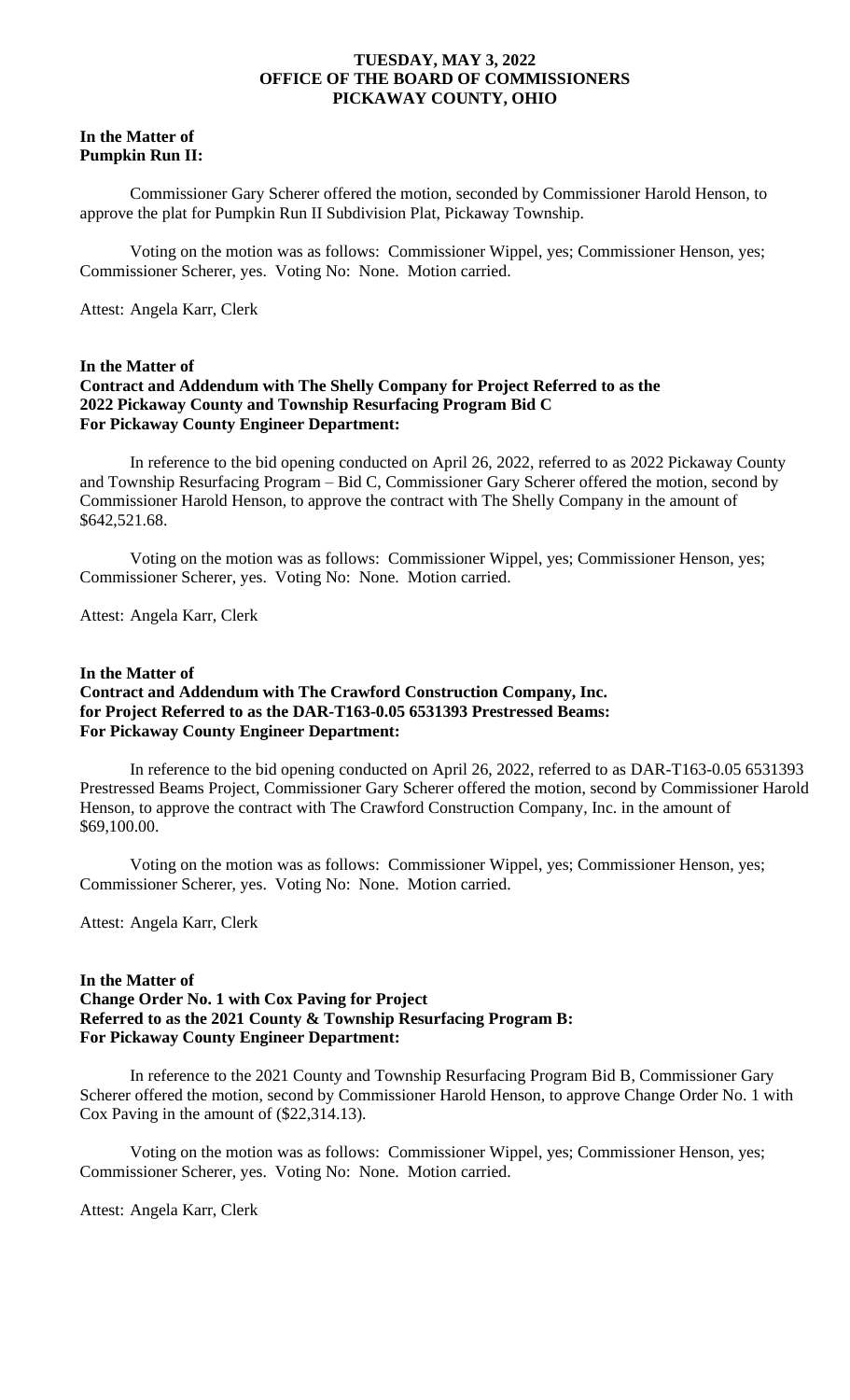# **In the Matter of Executive Session:**

At 9:45 a.m., Commissioner Gary Scherer offered the motion, seconded by Commissioner Jay Wippel, to enter into Executive Session pursuant to ORC §121.22 (G) (8) to consider confidential information related to the marketing plans, specific business strategy, production techniques, trade secrets, or personal financial statements of an applicant for economic development assistance, or to negotiations with other political subdivisions respecting requests for economic development assistance, with April Dengler, County Administrator, Marc Rogols, Deputy County Administrator, Angela Karr, Clerk and Tim McGinnis, Planning and Development Director in attendance.

Roll call vote on the motion was as follows: Commissioner Wippel, yes; Commissioner Henson, yes; Commissioner Scherer, yes. Voting No: None. Motion carried.

# Attest: Angela Karr, Clerk

At 9:48 a.m., the Commissioners exited Executive Session and Commissioner Gary Scherer offered the motion, seconded by Commissioner Harold Henson, to resume Regular Session.

Roll call vote on the motion was as follows: Commissioner Wippel, yes; Commissioner Henson, yes; Commissioner Scherer, yes. Voting No: None. Motion carried.

Attest: Angela Karr, Clerk

No action taken.

#### **In the Matter of Executive Session:**

At 9:51 a.m., Commissioner Gary Scherer offered the motion, seconded by Commissioner Harold Henson, to enter into Executive Session pursuant to ORC  $$121.22$  (G) (1) to consider the appointment, employment, dismissal, discipline, promotion, demotion, or compensation, etc., of a public employee with April Dengler, County Administrator, Marc Rogols, County Deputy Administrator, Angela Karr, Clerk, and Jon Brown, Maintenance Supervisor in attendance.

Roll call vote on the motion was as follows: Commissioner Wippel, yes; Commissioner Henson, yes; Commissioner Scherer, yes. Voting No: None. Motion carried.

Attest: Angela Karr, Clerk

At a.m., the Commissioners exited Executive Session and Commissioner Gary Scherer offered the motion, seconded by Commissioner Harold Henson, to resume Regular Session.

Roll call vote on the motion was as follows: Commissioner Wippel, yes; Commissioner Henson, yes; Commissioner Scherer, yes. Voting No: None. Motion carried.

Attest: Angela Karr, Clerk

No Action taken.

# **In the Matter of Hiring of Tiffany Gallagher Administrative Assistant/ Assistant Fiscal Specialist At the Pickaway County Commissioners' Office:**

Commissioner Harold Henson offered the motion, seconded by Commissioner Gary Scherer, to hire Tiffany Gallagher, as the Accounts Payable/ Administrative Assistant at the Pickaway County Commissioners' Office effective May 23, 2022. As the Accounts Payable/ Administrative Assistant, Mrs.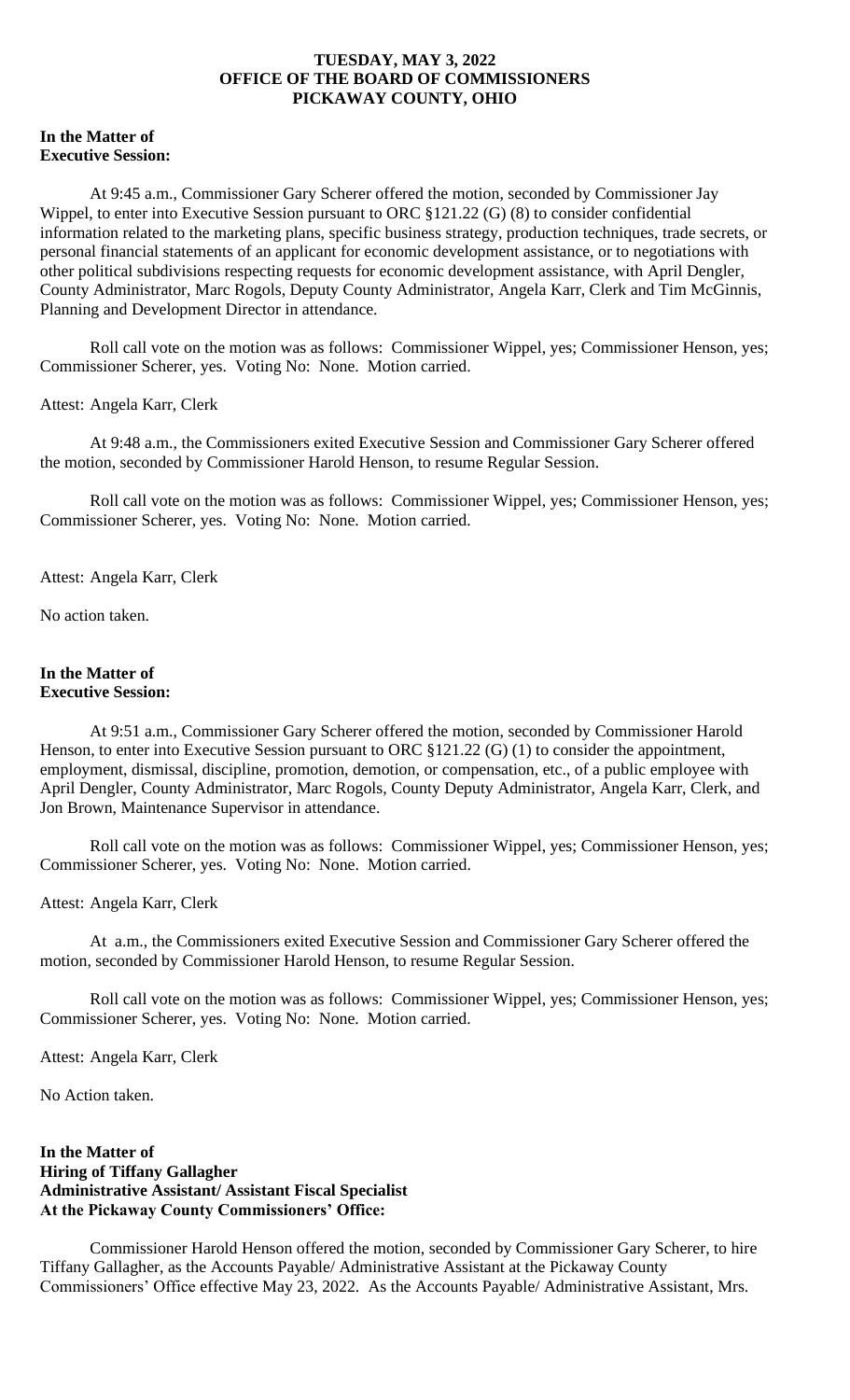Gallagher will be paid \$16.00 per hour with a 90-day probationary period with a \$.50 increase upon a successful completion of probation.

Voting on the motion was as follows: Commissioner Wippel, yes; Commissioner Henson, absent; Commissioner Scherer, yes. Voting No: None. Motion carried.

Attest: Angela Karr, Clerk

### **In the Matter of Hiring of Scott Wills As Maintenance Worker I with the Pickaway County Maintenance Department:**

Commissioner Harold Henson offered the motion, seconded by Commissioner Gary Scherer, to hire Scott Wills, as the Maintenance I Worker effective May 23, 2022. As the a Maintenance I Worker, Mr. Wills will be paid \$15.00 per hour with a 90-day probationary period.

Voting on the motion was as follows: Commissioner Wippel, yes; Commissioner Henson, absent; Commissioner Scherer, yes. Voting No: None. Motion carried.

Attest: Angela Karr, Clerk

# **In the Matter of Hiring of Brandon Burroughs As Maintenance Worker I with the Pickaway County Maintenance Department:**

Commissioner Harold Henson offered the motion, seconded by Commissioner Gary Scherer, to hire Brandon Burroughs, as the Maintenance I Worker effective May 9, 2022. As a Maintenance I Worker, Mr. Burroughs will be paid \$15.00 per hour with a 90-day probationary period.

Voting on the motion was as follows: Commissioner Wippel, yes; Commissioner Henson, absent; Commissioner Scherer, yes. Voting No: None. Motion carried.

Attest: Angela Karr, Clerk

# **In the Matter of Allocation of Second Quarter 2022 Casino Revenue:**

Commissioner Gary Scherer offered the motion, seconded by Commissioner Harold Henson, to allocate the 2022 second quarter Casino Revenue in the following manner:

# **\$8,524.00 to 401.0000.4575 – Capital Fund \$204,576.92 to 101.0000.4575 – General Fund**

Voting on the motion was as follows: Commissioner Wippel, yes; Commissioner Henson, yes; Commissioner Scherer, yes. Voting No: None. Motion carried.

Attest: Angela Karr, Clerk

# **In the Matter of Temporary Liquor F-2 Permit Application For Pickaway Co. Agricultural Society:**

Commissioner Harold Henson offered the motion, seconded by Commissioner Gary Scherer, to approve and authorize Commissioner Jay Wippel to sign the F-2 Application with the Ohio Department of Commerce, Division of Liquor Control for Pickaway County Ag Society. The request is for an event to be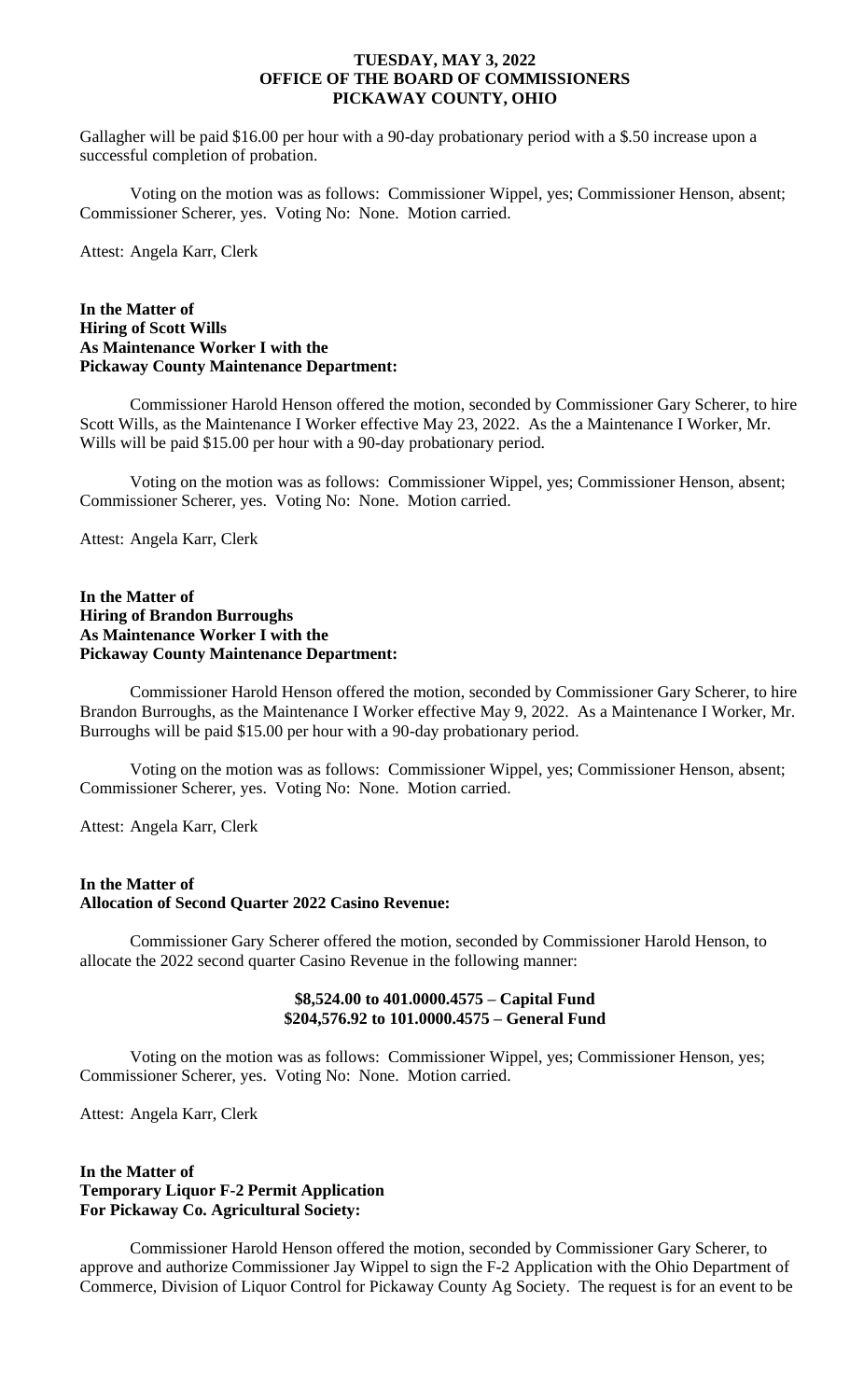held at the Pickaway Agricultural and Event Center, 415 Lancaster Pike, Circleville, August 20, 2022, from 12:00 p.m. to August 20, 2022, at 11:59 p.m.

Voting on the motion was as follows: Commissioner Wippel, yes; Commissioner Henson, yes; Commissioner Scherer, yes. Voting No: None. Motion carried.

Attest: Angela Karr, Clerk

# **In the Matter of Temporary Liquor F-2 Permit Application For Pickaway Co. Agricultural Society:**

Commissioner Harold Henson offered the motion, seconded by Commissioner Gary Scherer, to approve and authorize Commissioner Jay Wippel to sign the F-2 Application with the Ohio Department of Commerce, Division of Liquor Control for Pickaway County Ag Society. The request is for an event to be held at the Pickaway Agricultural and Event Center, 415 Lancaster Pike, Circleville, June 21, 2022, from 3:00 p.m. to June 25, 2022, at 11:59 p.m.

Voting on the motion was as follows: Commissioner Wippel, yes; Commissioner Henson, yes; Commissioner Scherer, yes. Voting No: None. Motion carried.

Attest: Angela Karr, Clerk

### **In the Matter of Developer's Agreement with W-CTR Rickenbacker Phase II Holdings VIII, LLC With the Pickaway County Engineer for the Rickenbacker Industrial Park Phase II Project:**

Chris Mullins, County Engineer submitted a Developer's Agreement for the subdivision/ lot split of Rickenbacker Industrial Park Phase II with W-CTR Rickenbacker Phase II Holdings VIII, LLC. The Developer has paid the Pickaway County Engineer the sum of \$5,738.40 to cover plan review costs as per current fee schedule and the Developer shall assume all costs in connection with the construction of the streets, storm sewers, public utilities, and appurtenance including engineering, testing, furnishings all labor, material and equipment, and the cost pf inspections. The Developer shall pay to the Pickaway County Transportation Improvement District (TID) as Developer's share of the cost of the intersection improvements at the intersection of State Route 762, Ashville Pike, and Duval Road. This payment completes all obligations of the Developer and its present and future affiliates and entities with respect to the intersection. with signing of Agreement, the sum of \$268,762.00. The Developer shall assume all costs in connection with the construction of the streets, storm sewers, public utilities, and appurtenances including: engineering, testing, furnishings all labor, material and equipment, and the cost of inspections. The Developer shall pay to the Pickaway County Engineer with the signing of this agreement the sum of \$32,485.00 the minimum charge to cover the cost of inspection of the installation of the streets, storm sewers, detention basin and appurtenances. If the actual inspection cost is greater than the minimum, the developer will make additional payments to cover the actual costs incurred by the County prior to the approval of the public facilities by the Pickaway County Engineer.

Commissioner Gary Scherer offered the motion, seconded by Commissioner Harold Henson, to approve the Developer's Agreement for the subdivision/ lot split of Rickenbacker Industrial Park Phase II with W-CTR Rickenbacker Phase II Holdings VIII, LLC.

Voting on the motion was as follows: Commissioner Wippel, yes; Commissioner Henson, yes; Commissioner Scherer, yes. Voting No: None. Motion carried.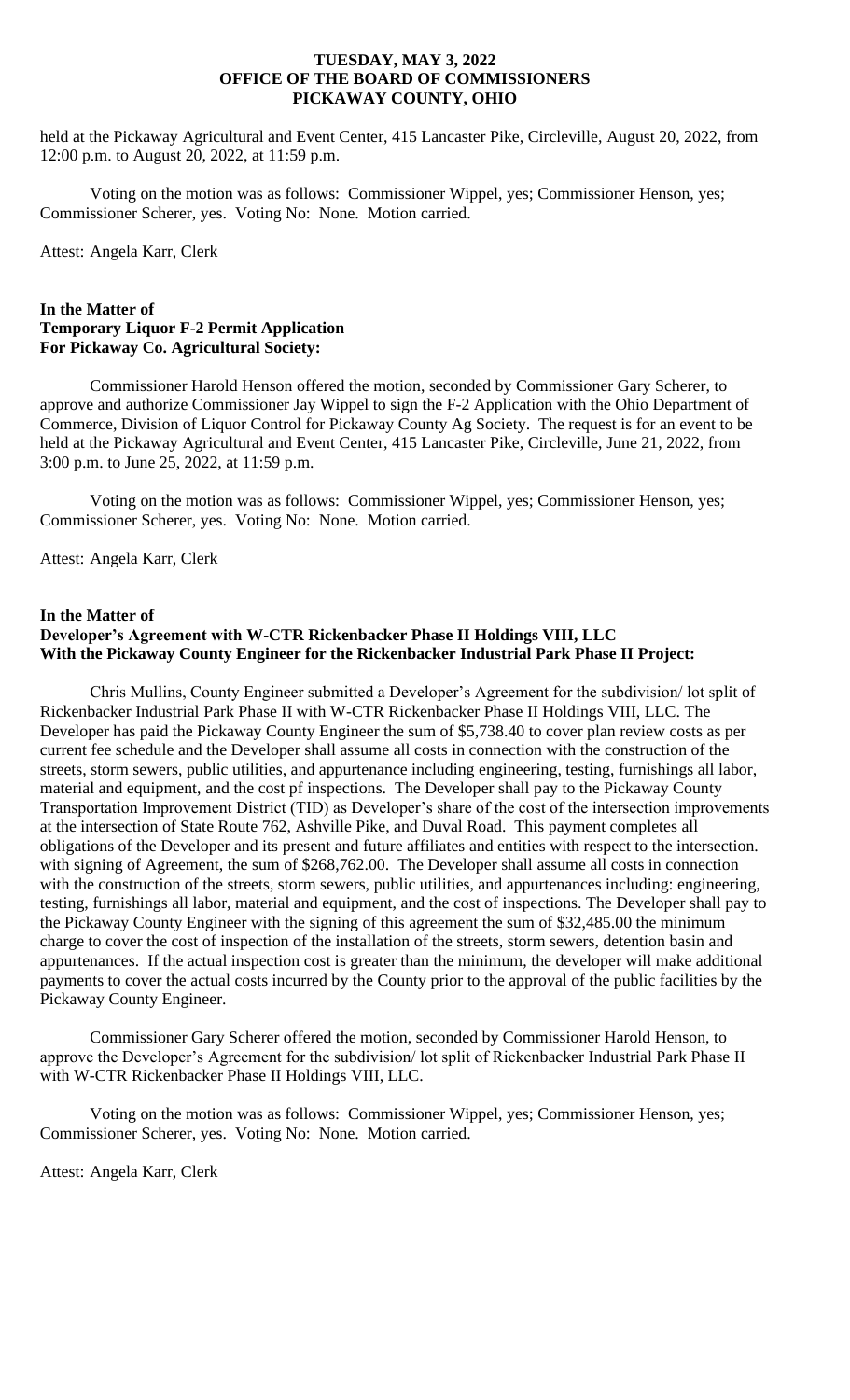# **In the Matter of Engineer's Recommendation for DAR-T163-0.05 6531393 Prestressed Beams:**

In reference to the bid opening conducted on April 26, 2022, referred to as DAR-T163-0.05 6531393 Prestressed Beams, and upon the written recommendation of Anthony Neff, Pickaway County Deputy Engineer, Commissioner Harold Henson offered the motion, seconded by Commissioner Gary Scherer, to award to the contract to the lowest bidder, Crawford Construction Company, Inc., P.O. Box 148, 782 Charles Street, Galion, Ohio 44833, in the amount of \$69,100.00

Voting on the motion was as follows: Commissioner Wippel, yes; Commissioner Henson, yes; Commissioner Scherer, yes. Voting No: None. Motion carried.

Attest: Angela Karr, Clerk

# **In the Matter of Contract Award for Project Referred to as the 2022 Pickaway County and Township Resurfacing Program Bid A For Pickaway County Engineer Department:**

In reference to the bid opening conducted on April 26, 2022, referred to as 2022 Pickaway County and Township Resurfacing Program – Bid A and upon the written recommendation of Anthony Neff, Pickaway County Deputy Engineer, Commissioner Harold Henson offered the motion, seconded by Commissioner Gary Scherer, to award to the contract to the lowest bidder, Kokosing Construction Company, Inc., 6235 Westerville Road, Westerville, Ohio 43081, in the amount of \$1,115,986.32.

Voting on the motion was as follows: Commissioner Wippel, yes; Commissioner Henson, yes; Commissioner Scherer, yes. Voting No: None. Motion carried.

Attest: Angela Karr, Clerk

# **In the Matter of Contract Award for Project Referred to as the 2022 Pickaway County and Township Resurfacing Program Bid C For Pickaway County Engineer Department:**

In reference to the bid opening conducted on April 26, 2022, referred to as 2022 Pickaway County and Township Resurfacing Program – Bid C, and upon the written recommendation of Anthony Neff, Pickaway County Deputy Engineer, Commissioner Harold Henson offered the motion, seconded by Commissioner Gary Scherer, to award to the contract to the lowest bidder, The Shelly Company, 80 Park Drive, Thornville, Ohio 43076, in the amount of \$ 642,521.68.

Voting on the motion was as follows: Commissioner Wippel, yes; Commissioner Henson, yes; Commissioner Scherer, yes. Voting No: None. Motion carried.

Attest: Angela Karr, Clerk

# **In the Matter of Verizon Connect Contract for Pickaway County Sheriff's Office:**

Commissioner Harold Henson offered the motion, seconded by Commissioner Gary Scherer, to approve and authorize Commissioner Jay Wippel to sign the contract with Verizon Connect for vehicle tracking subscription for the Pickaway County Sheriff's Office. The contract is for 40 units at the rate of \$18.95 per unit. Total contract cost is \$758.00 a month.

Voting on the motion was as follows: Commissioner Wippel, yes; Commissioner Henson, yes; Commissioner Scherer, yes. Voting No: None. Motion carried.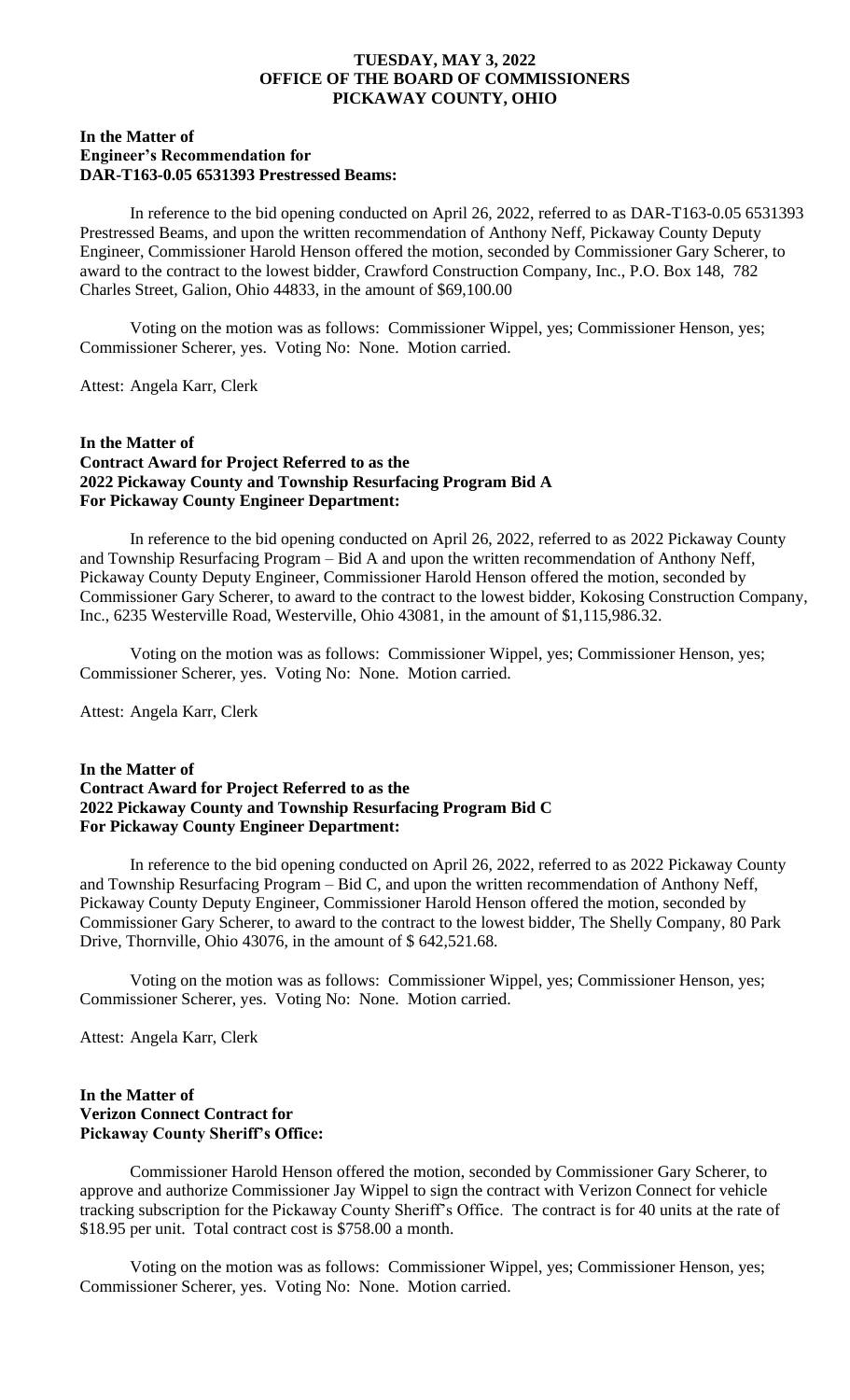Attest: Angela Karr, Clerk

# **In the Matter of County Administrator Report:**

The following is a summary of the report provided by April Dengler, County Administrator:

- Ms. Dengler provided a pay rate spreadsheet for the Sheriff's Office for review.
- Ms. Dengler prepared a press release for ARP subgrantee with Pickaway County Community Foundation.
- Ms. Dengler discussed Imagination Station funding. She will collect a list of other local matches.
- The pre-bid meeting was held for the Building Department Porch Project. Five attendees were present.
- The Chamber Dinner is scheduled for May 19<sup>th</sup> at Heritage Hall and confirmed with the Commissioners to reserve a table.
- Ms. Dengler attended the Farm to Table meeting, and they have set aside 45 minutes for the Ag Hall of Fame inductee program. Chipmunk Solar donated \$15,000 to the event.
- Thad Boggs contacted Ms. Dengler regarding the sale of Airbase Road property for Teays Valley School District.
- Ms. Dengler will be filing the ARP report with Melissa Betz, Auditor, on Wednesday.

# **In the Matter of Report Provided by Sheriff Hafey:**

The following is a summary of the report provided by Sheriff Hafey, Pickaway County Sheriff.

- Sheriff Hafey reported that they are currently fully staffed.
- Sheriff Hafey discussed vehicle options for future purchase.
- Sheriff Hafey has received information regarding the South Bloomfield Police Department. Additional conversations will take place in the future.

# **In the Matter of Building Department Porch Project Bid Opening:**

The Commissioners conducted a bid opening for the project referred to as the Building Department Porch Project bid was held May 3, 2022, was held 10:01 a.m. Project estimates is \$68,250.00

The following bids were received and read aloud:

| • Drummond Construction Inc. | \$62,300.00 |
|------------------------------|-------------|
|                              |             |

|  | Foremost Management, Inc. | \$74,988.00 |
|--|---------------------------|-------------|
|--|---------------------------|-------------|

• Pine Valley Construction LLC \$68,900.00

The bids were turned over to WDG Group for their review and contract award recommendation.

Attest: Angela Karr, Clerk

# **In the Matter of Chipmunk Solar Project:**

Nathan Wiles, EDF Renewables, met with the Commissioners to provide and update of the Chipmunk Solar Project. They have been working with local labor unions to make commitments to work as partners to provide good paying jobs to the County. They received their letter of completeness from the Ohio Power Sitting Board. Mr. Wiles discussed that they are looking for office space to have open hours for individuals to stop in with questions. They are looking to house an office at Ohio Christian University.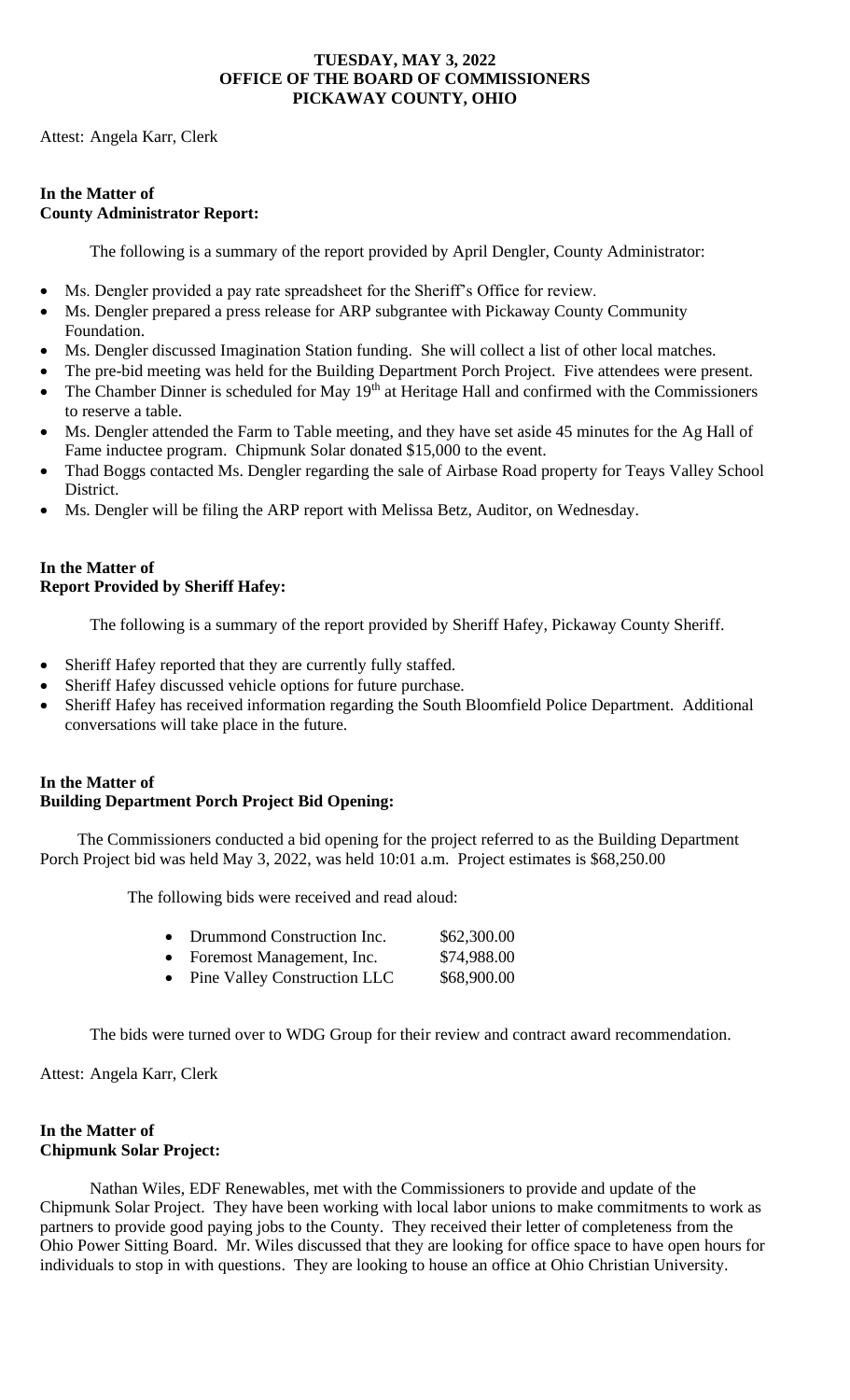### **In the Matter of Community Development Block Grant New Holland Neighborhood Revitalization Playground Project Bid:**

The. All bids were read allowed as the following:

The Commissioners conducted a bid opening for the project referred to as Community Development Block Grant Neighborhood Revitalization Playground Project bid was held May 3, 2022 was held 11:01 a.m. Project estimates is \$68,250.00

The following bids were received and read aloud:

| $\bullet$ | <b>Midstate Recreation</b> | \$82,676.84 |
|-----------|----------------------------|-------------|
| $\bullet$ | <b>Snyder Recreation</b>   | \$79,888.00 |
| $\bullet$ | <b>DWA</b> Recreation      | \$68,249.99 |

The bids were turned over to CDC of Ohio, Inc. for their review and contract award recommendation.

Attest: Angela Karr, Clerk

# ❖ **Commissioner Jay Wippel recused himself from the meeting.**

#### **In the Matter of Scioto Solar Project:**

Terri Barbau, landowner, met with the Commissioners to discuss the Scioto Solar Project. She owns land that Candela Renewables is leasing from the Scioto Solar Project. Ms. Barbau expressed that she is aware that the Commissioners filed to block the Scioto Solar Project and Commissioner Scherer explained that it is not a way to block the project, but a way Commissioners can oppose a project.

# ❖ **Commissioner Jay Wippel returned to meeting.**

# **In the Matter of County Risk Sharing Authority 2022 Program Renewal:**

Andy Cupp, Hummel & Plum and Allison Redmond, CORSA, met with the Commissioners to discuss the 2022-2023 renewal. The increase from last years rate was 3.22%, they are seeing across standard lines of 3-8% increases. The total program cost for 2022 is \$246,725.00 after member credits. Property insurance and cyber coverage is unknown what the rate will be for next year. Restrictions are being tightened or deductibles have been raised. The cyber grant has been increased from \$4,000 to \$5,000. The Sheriff had \$21,000 in grants that were available and utilized.

# **In the Matter of Contract and Addendum with Kokosing Construction Company, Inc. for Project Referred to as the 2022 Pickaway County and Township Resurfacing Program Bid A for Pickaway County Engineer Department:**

In reference to the bid opening conducted on April 26, 2022, referred to as 2022 Pickaway County and Township Resurfacing Program – Bid A, Commissioner Gary Scherer offered the motion, second by Commissioner Harold Henson, to approve the contract with Kokosing Construction Company, Inc. in the amount of \$1,115,986.32.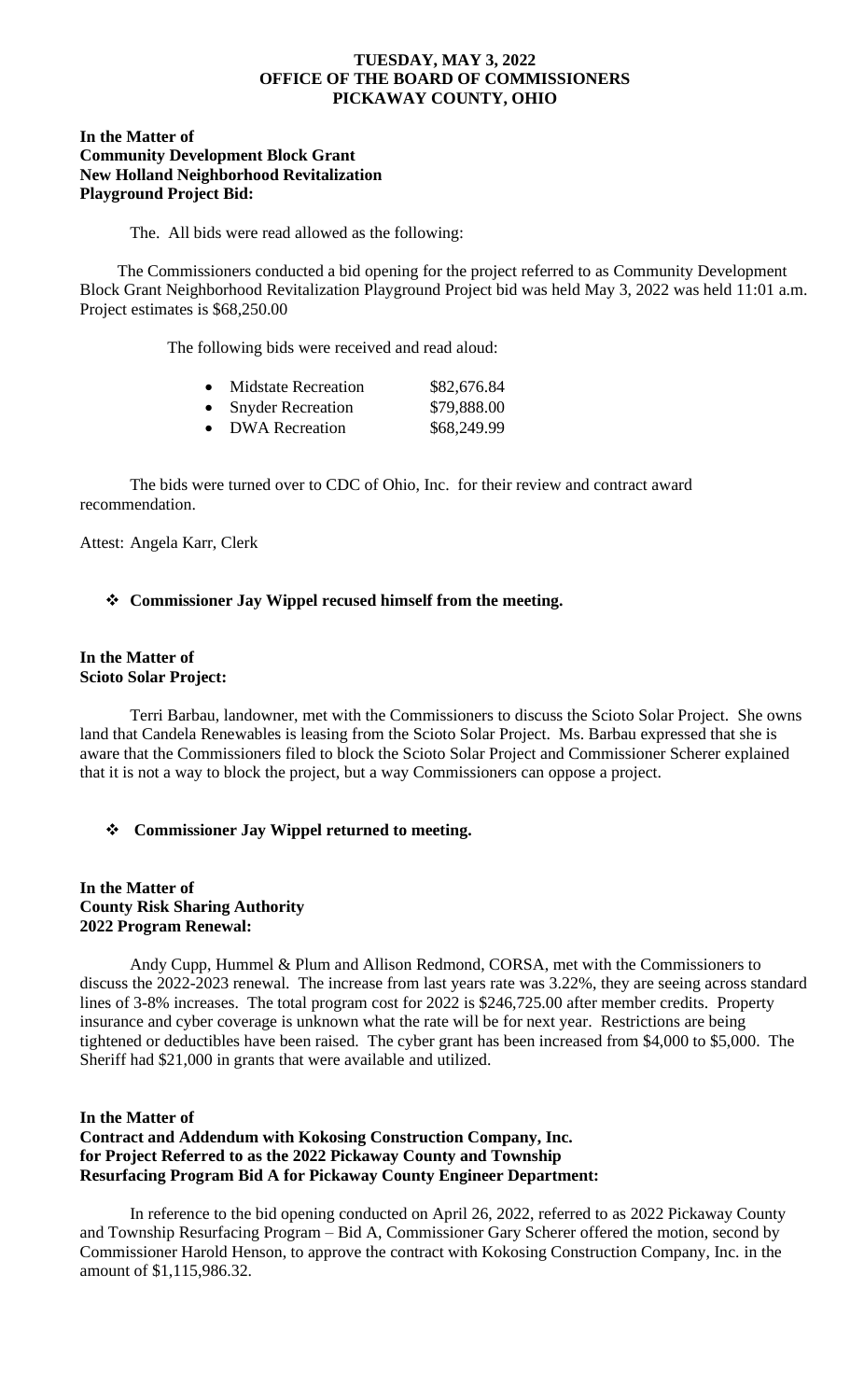Voting on the motion was as follows: Commissioner Wippel, yes; Commissioner Henson, yes; Commissioner Scherer, yes. Voting No: None. Motion carried.

Attest: Angela Karr, Clerk

#### **In the Matter of**

# **Contract and Addendum with The Shelly Company for Project Referred to as the 2022 Pickaway County and Township Resurfacing Program Bid C For Pickaway County Engineer Department:**

In reference to the bid opening conducted on April 26, 2022, referred to as 2022 Pickaway County and Township Resurfacing Program – Bid C, Commissioner Gary Scherer offered the motion, second by Commissioner Harold Henson, to approve the contract with The Shelly Company in the amount of \$642,521.68.

Voting on the motion was as follows: Commissioner Wippel, yes; Commissioner Henson, yes; Commissioner Scherer, yes. Voting No: None. Motion carried.

Attest: Angela Karr, Clerk

### **In the Matter of Contract and Addendum with The Crawford Construction Company, Inc. for Project Referred to as the DAR-T163-0.05 6531393 Prestressed Beams: For Pickaway County Engineer Department:**

In reference to the bid opening conducted on April 26, 2022, referred to as DAR-T163-0.05 6531393 Prestressed Beams Project, Commissioner Gary Scherer offered the motion, second by Commissioner Harold Henson, to approve the contract with The Crawford Construction Company, Inc. in the amount of \$69,100.00.

Voting on the motion was as follows: Commissioner Wippel, yes; Commissioner Henson, yes; Commissioner Scherer, yes. Voting No: None. Motion carried.

Attest: Angela Karr, Clerk

### **In the Matter of Change Order No. 1 with Cox Paving for Project Referred to as the 2021 County & Township Resurfacing Program B: For Pickaway County Engineer Department:**

In reference to the 2021 County and Township Resurfacing Program Bid B, Commissioner Gary Scherer offered the motion, second by Commissioner Harold Henson, to approve Change Order No. 1 with Cox Paving in the amount of (\$22,314.13).

Voting on the motion was as follows: Commissioner Wippel, yes; Commissioner Henson, yes; Commissioner Scherer, yes. Voting No: None. Motion carried.

Attest: Angela Karr, Clerk

# **In the Matter of Weekly Dog Warden Report:**

The weekly report for the Wright Poling/Pickaway County Dog Shelter was filed for week ending April 30, 2022.

A total of \$395 was reported being collected as follows: \$105 in dog licenses; \$15 in dog license late penalty; \$250 in adoptions and \$25 in private donations.